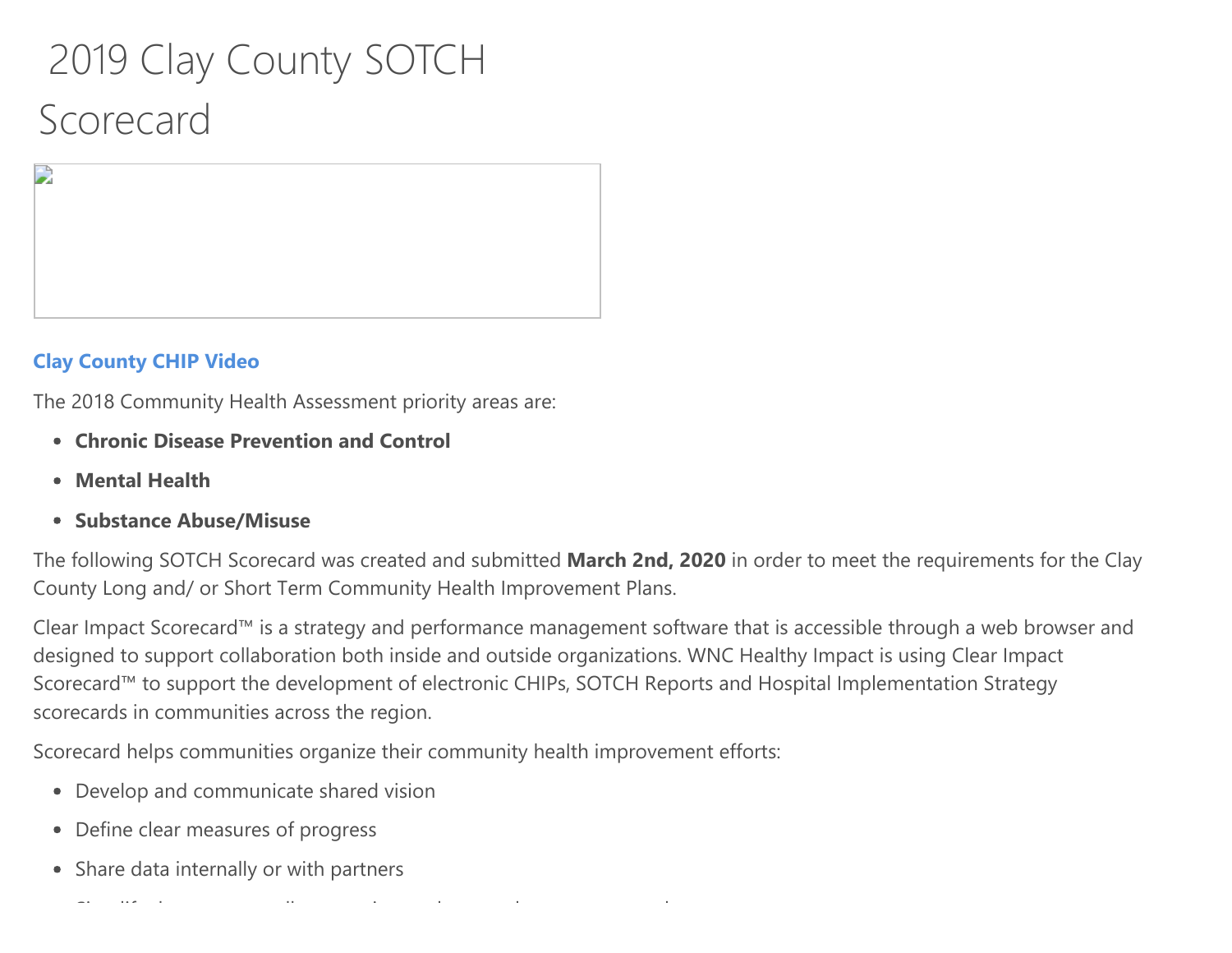Simplify the way you collect, monitor and report data on your results

The following resources were used/reviewed in order to complete the SOTCH:

- WNC Healthy Impact
- WNC Healthy Impact Data Workbook
- NC DHHS CHA Tools
- NC DHHS [County](http://www.wnchealthyimpact.com/) Health Data Book
- NC [DHHS/](https://www.wnchn.org/wnc-healthy-impact/regional-data/) DPH CHA Data Tools

| Add                                                                                                                                                                            |                          |                            |                                            |                      |
|--------------------------------------------------------------------------------------------------------------------------------------------------------------------------------|--------------------------|----------------------------|--------------------------------------------|----------------------|
| Creating an Environment with Evidence-Based Tactics in an Effort to Foster<br>$\mathsf{R}$<br><b>CHIP</b><br>Positive Health Outcomes for Clay County for generations to come. | Most<br>Recent<br>Period | Current<br>Actual<br>Value | Current<br>Trend                           | Baseline<br>% Change |
| Obese % of Adults in Clay County who are Considered Obese                                                                                                                      | 2018                     | 32%                        | $\overline{\phantom{a}}$<br>$\overline{2}$ | 20% T                |
| Heart Disease % of Adults in Clay County with Heart Disease (heart attack, angina, coronary disease)                                                                           | 2018                     | 12%                        | 7 <sub>1</sub>                             | $71\%$ T             |
| Diabetes % of Adults in Clay County who have Diabetes                                                                                                                          | 2018                     | 16%                        | Л<br>$\mathbf{1}$                          | 12% $\mathbf T$      |
| % of Adults in Clay County Meeting 150 minutes of Physical Activity<br>150                                                                                                     | 2018                     | 18%                        | $\bf{0}$                                   | $0\% \rightarrow$    |
| Chol % of Adults in Clay County Told have High Cholesterol                                                                                                                     | 2018                     | 39%                        | $\mathbf{y}$ 1                             | 1% $\Upsilon$        |
| Project 24: Diabetes Prevention Program<br>DPP                                                                                                                                 | Time<br>Period           | Current Actual<br>Value    | Current<br>Trend                           | Baseline<br>% Change |
| DPP Weight<br>PM<br>DPP weight loss %                                                                                                                                          | 2019                     | 4%                         | $\rightarrow$<br>$\mathbf{1}$              | $-33%$               |
| DPP Activity DPP Total participate activity minutes<br>PM                                                                                                                      | 2019                     | 233#                       | $\overline{\phantom{a}}$<br>$\overline{2}$ | 120% T               |
| Strive to Thrive 2020-2020 (6 Months)                                                                                                                                          | Time<br>Period           | Current Actual<br>Value    | Current<br>Trend                           | Baseline<br>% Change |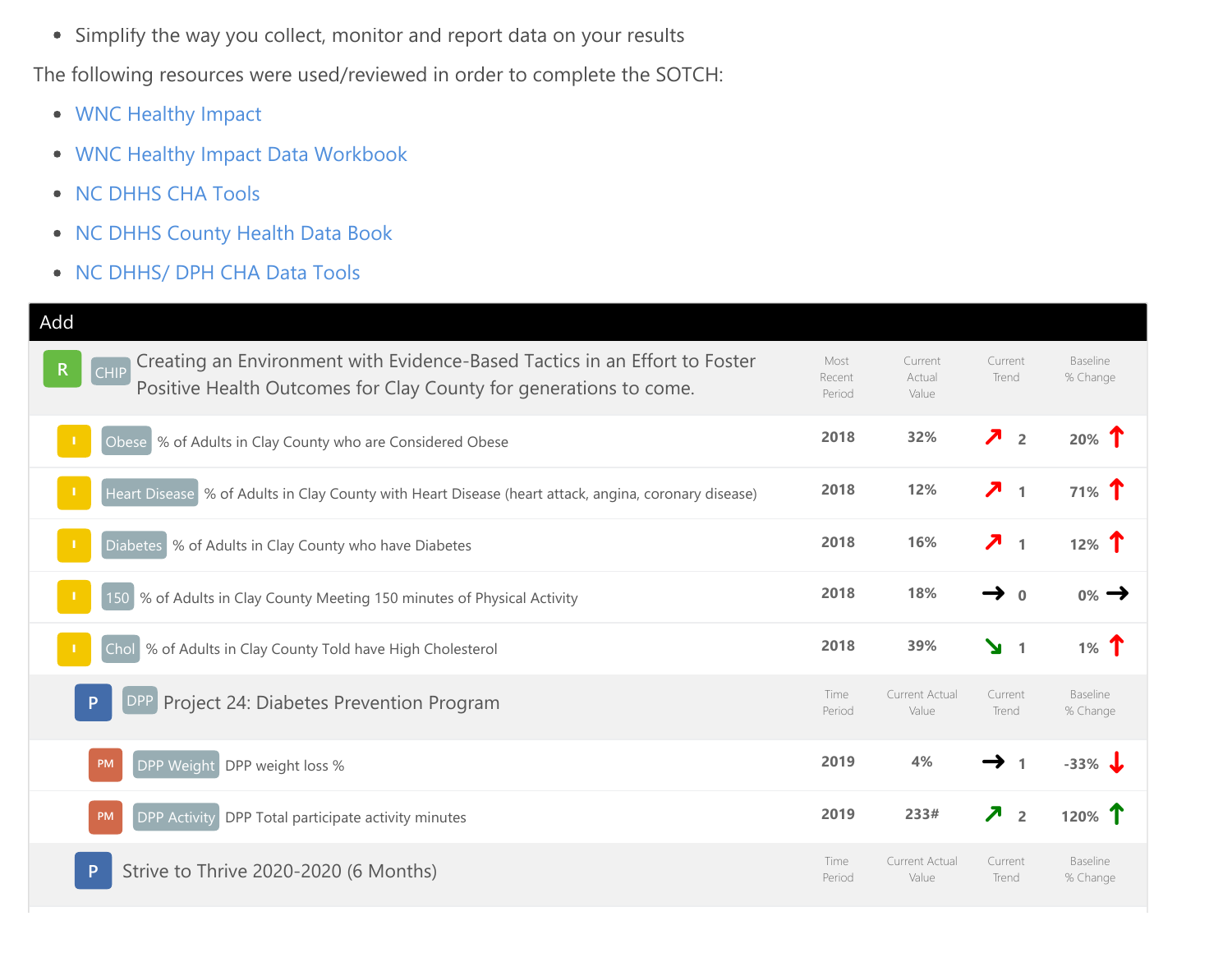| Average Participant Body Fat %<br><b>PM</b>            | 2020           | 39%                     | $\rightarrow$ 0            | $0\% \rightarrow$    |
|--------------------------------------------------------|----------------|-------------------------|----------------------------|----------------------|
| Average Participant Total Cholesterol<br><b>PM</b>     | 2020           | 199#                    | $\rightarrow$ 0            | $0\% \rightarrow$    |
| Average Participant HDL Levels<br><b>PM</b>            | 2020           | 54#                     | $\rightarrow$<br>$\bf 0$   | $0\% \rightarrow$    |
| Average Participant LDL<br><b>PM</b>                   | 2020           | 118#                    | $\rightarrow$<br>$\bf{0}$  | $0\% \rightarrow$    |
| <b>PM</b><br>Average Participant TRIG levels           | 2020           | 151#                    | $\rightarrow$<br>$\bf{0}$  | $0\% \rightarrow$    |
| Average Participant Health Score<br><b>PM</b>          | 2020           | 95#                     | $\rightarrow$<br>$\bf{0}$  | $0\% \rightarrow$    |
| Average Blood Pressure Diastolic<br>PM                 | 2020           | 80#                     | $\rightarrow$<br>$\pmb{0}$ | $0\% \rightarrow$    |
| Average Blood Pressure Systolic<br><b>PM</b>           | 2020           | 125#                    | $\rightarrow$ 0            | $0\% \rightarrow$    |
| <b>Average Fasting Glucose</b><br><b>PM</b>            | 2020           | 109#                    | $\rightarrow$ 0            | $0\% \rightarrow$    |
|                                                        |                |                         |                            |                      |
| Strive2thrive Strive to Thrive 2019-2020<br>P          | Time<br>Period | Current Actual<br>Value | Current<br>Trend           | Baseline<br>% Change |
| Average Participant Body Fat %<br><b>PM</b><br>S2TBF%  | HY2 2019       | 38%                     | $\rightarrow$ 0            | $0\% \rightarrow$    |
| . Chol Average Participant Total Cholesterol<br>PM     | 2019           | 198#                    | $\rightarrow$<br>$\bf{0}$  | $0\% \rightarrow$    |
| S2THDL Average Participant HDL Levels<br><b>PM</b>     | 2019           | 51#                     | $\rightarrow$ 0            | $0\% \rightarrow$    |
| S2TLDL Average Participant LDL<br><b>PM</b>            | 2019           | 119#                    | $\rightarrow$ 0            | $0\%$ $\rightarrow$  |
| S2TTrig Average Participant TRIG levels<br><b>PM</b>   | 2019           | 151#                    | $\rightarrow$ 0            | $0\%$ $\rightarrow$  |
| S2THealth Score Average Participant Health Score<br>PM | 2019           | 98#                     | $\rightarrow$ 0            | $0\% \rightarrow$    |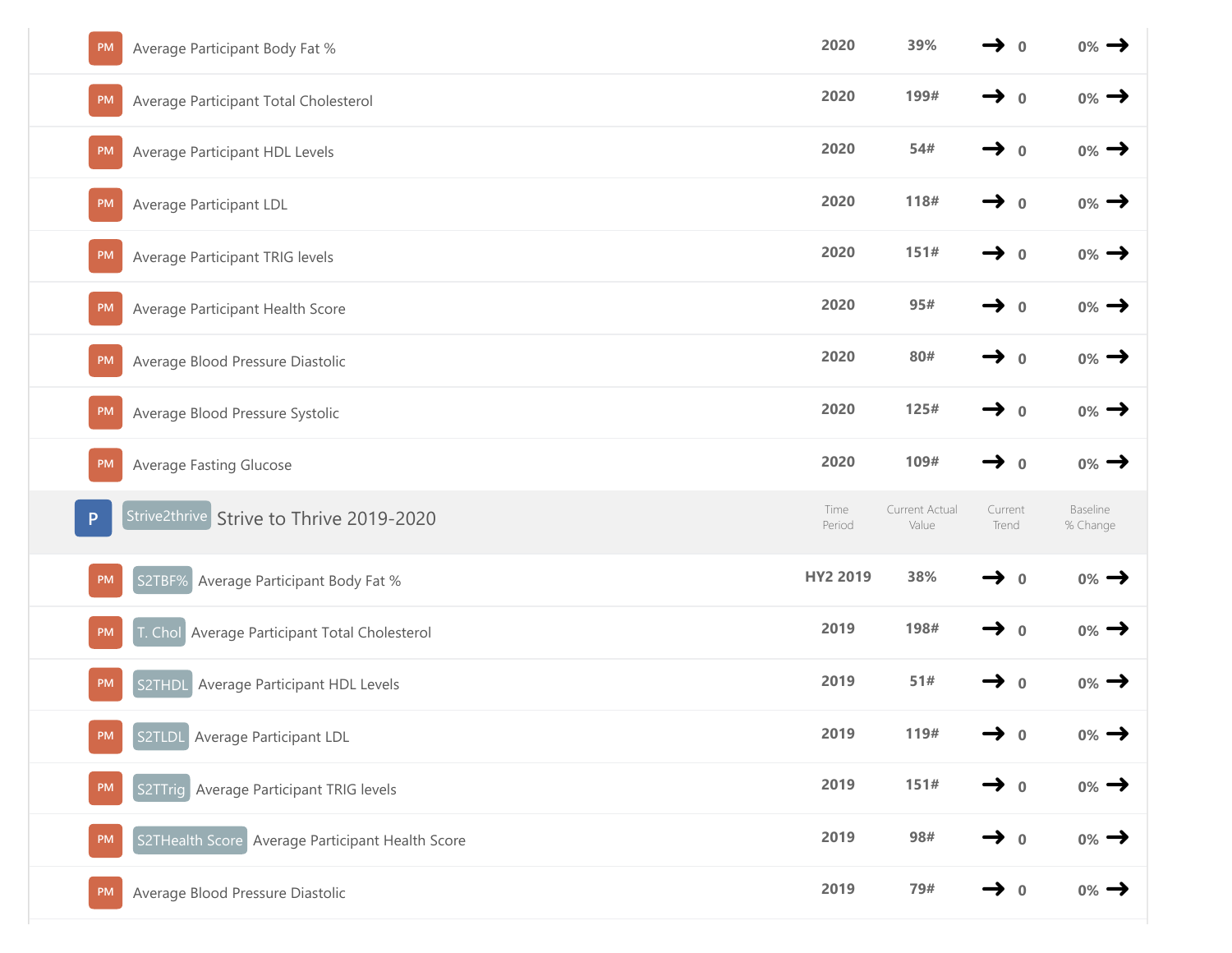| PM<br>Average Blood Pressure Systolic                                                                                            | 2019                     | 124#                       | $\Omega$                                 | $_{0\%} \rightarrow$ |
|----------------------------------------------------------------------------------------------------------------------------------|--------------------------|----------------------------|------------------------------------------|----------------------|
| <b>Average Fasting Glucose</b><br><b>PM</b>                                                                                      | 2019                     | 98#                        | $\rightarrow$<br>$\bf{0}$                | $0\% \rightarrow$    |
| Add                                                                                                                              |                          |                            |                                          |                      |
| Children, Adolescents, and Adults of Clay County will have Access to Mental<br><b>CHIP</b><br><b>Health Resources</b>            | Most<br>Recent<br>Period | Current<br>Actual<br>Value | Current<br>Trend                         | Baseline<br>% Change |
| % of Clay County did Not Get Mental Health Care or Counseling that was Needed in the Past Year                                   | 2018                     | 8.60%                      | $\overline{\phantom{a}}$<br>$\mathbf{1}$ | $-16\%$              |
| % of Clay County with > 7 days of poor mental health/ past month                                                                 | 2018                     | 17%                        | $\overline{\phantom{a}}$<br>$\mathbf{1}$ | 66% T                |
| # of Clay County Foster Children who have been removed because of substance use issues                                           | <b>Jan 2020</b>          | 27#                        | $\rightarrow$<br>$\bf{0}$                | $0\% \rightarrow$    |
| Mental Health First Aid<br>MHFA<br>P                                                                                             | Time<br>Period           | Current Actual<br>Value    | Current<br>Trend                         | Baseline<br>% Change |
| AMHFA Mental Health First Aid Training Adult<br>PM                                                                               | <b>Oct 2019</b>          | 6#                         | ¥<br>$\mathbf{1}$                        | $-33%$               |
| Mental Health First Aid Training Youth<br><b>YMHFA</b><br><b>PM</b>                                                              | <b>Jun 2019</b>          | 8#                         | $\frac{1}{2}$                            | $-71\%$              |
| Parenting Triple P Parenting Intervention                                                                                        | Time<br>Period           | Current Actual<br>Value    | Current<br>Trend                         | Baseline<br>% Change |
| Primary Triple P Primary<br>PM                                                                                                   | <b>Apr 2020</b>          | 5#                         | ¥<br>$\overline{1}$                      | $-17\%$              |
| Standard Triple P Standard<br><b>PM</b>                                                                                          | <b>Apr 2020</b>          | 1#                         | $\rightarrow$<br>$\bf{0}$                | $0\%$ $\rightarrow$  |
| Add                                                                                                                              |                          |                            |                                          |                      |
| Children, Adolescents, and Adults of Clay County will have access to Mental<br>CHIP<br>Health Resources and Prevention Education | Most<br>Recent<br>Period | Current<br>Actual<br>Value | Current<br>Trend                         | Baseline<br>% Change |
|                                                                                                                                  |                          |                            |                                          |                      |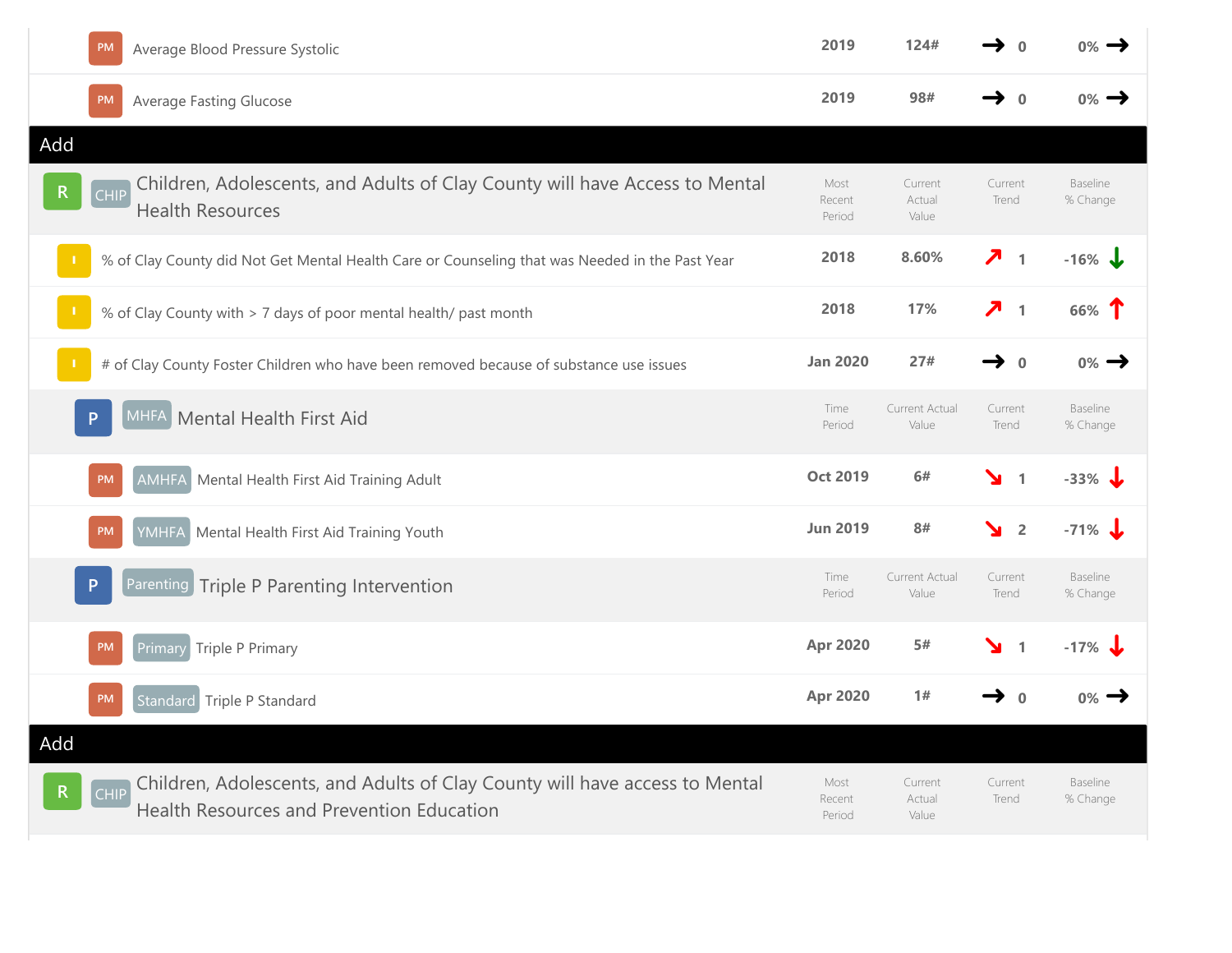| Youth average use of tobacco within the past 30 days                                                          | 2018                     | 68                         | $\mathbf{0}$                  | $0\% \rightarrow$           |
|---------------------------------------------------------------------------------------------------------------|--------------------------|----------------------------|-------------------------------|-----------------------------|
| % of Clay County Adults using E-Cigarettes                                                                    | 2018                     | 4%                         | $\mathbf{y}$ 1                | $-20\%$                     |
| % of Clay County Adults who use tobacco                                                                       | 2018                     | 16%                        | $\mathbf{v}$ 1                | $-40\%$ J                   |
| Number of Opioids dispensed in Clay Couty                                                                     | 2017                     | 961,000                    | $\rightarrow$ 0               | $0\% \rightarrow$           |
| <b>PRIDE</b> People of Clay CARE: Drug Free Coalition<br>P                                                    | Time<br>Period           | Current Actual<br>Value    | Current<br>Trend              | <b>Baseline</b><br>% Change |
| 11 Opioids PRIDE Data Average Opioid use<br><b>PM</b>                                                         | $\sim$                   |                            |                               | $\overline{\phantom{a}}$    |
| 7 Tobacco PRIDE Data Average Age of onset of Tobacco use<br>PM                                                | 2018                     | 12#                        | $\mathbf{0}$                  | $0\% \rightarrow$           |
| <b>PM</b><br>PRIDE Data Average number of student who have not used E-Cigs in the past 30 days. (9,11 grades) | 2018                     | 76#                        | $\rightarrow$ 0               | $0\% \rightarrow$           |
| 11 Alcohol PRIDE Data Average number of students who used alcohol in the past 30 days<br>PM                   | 2018                     | 14#                        | $\rightarrow$ 0               | $0\% \rightarrow$           |
| Community Outreach<br><b>Outreach</b><br><b>PM</b>                                                            | <b>Oct 2019</b>          | 49#                        | $\rightarrow$<br>$\mathbf{0}$ | $0\% \rightarrow$           |
| Tobacco Participation-Tobacco/E-Cig Education<br><b>PM</b>                                                    | <b>Feb 2020</b>          | 16#                        | $\mathbf{v}$ 1                | $-75\%$                     |
| Operation Medicine Drop Campaign                                                                              | Time<br>Period           | Current Actual<br>Value    | Current<br>Trend              | Baseline<br>% Change        |
| <b>PM</b><br>Weight in pounds of medication                                                                   | 2019                     | 96#                        | $\mathbf{y}$ 1                | $-4\%$                      |
| <b>PM</b><br>Outreach                                                                                         | <b>Feb 2020</b>          | 50#                        | 7 <sub>1</sub>                | 35% T                       |
| New Emerging Issues and Initiatives                                                                           |                          |                            |                               |                             |
| Monitor New and Emerging Issues                                                                               | Most<br>Recent<br>Period | Current<br>Actual<br>Value | Current<br>Trend              | Baseline<br>% Change        |